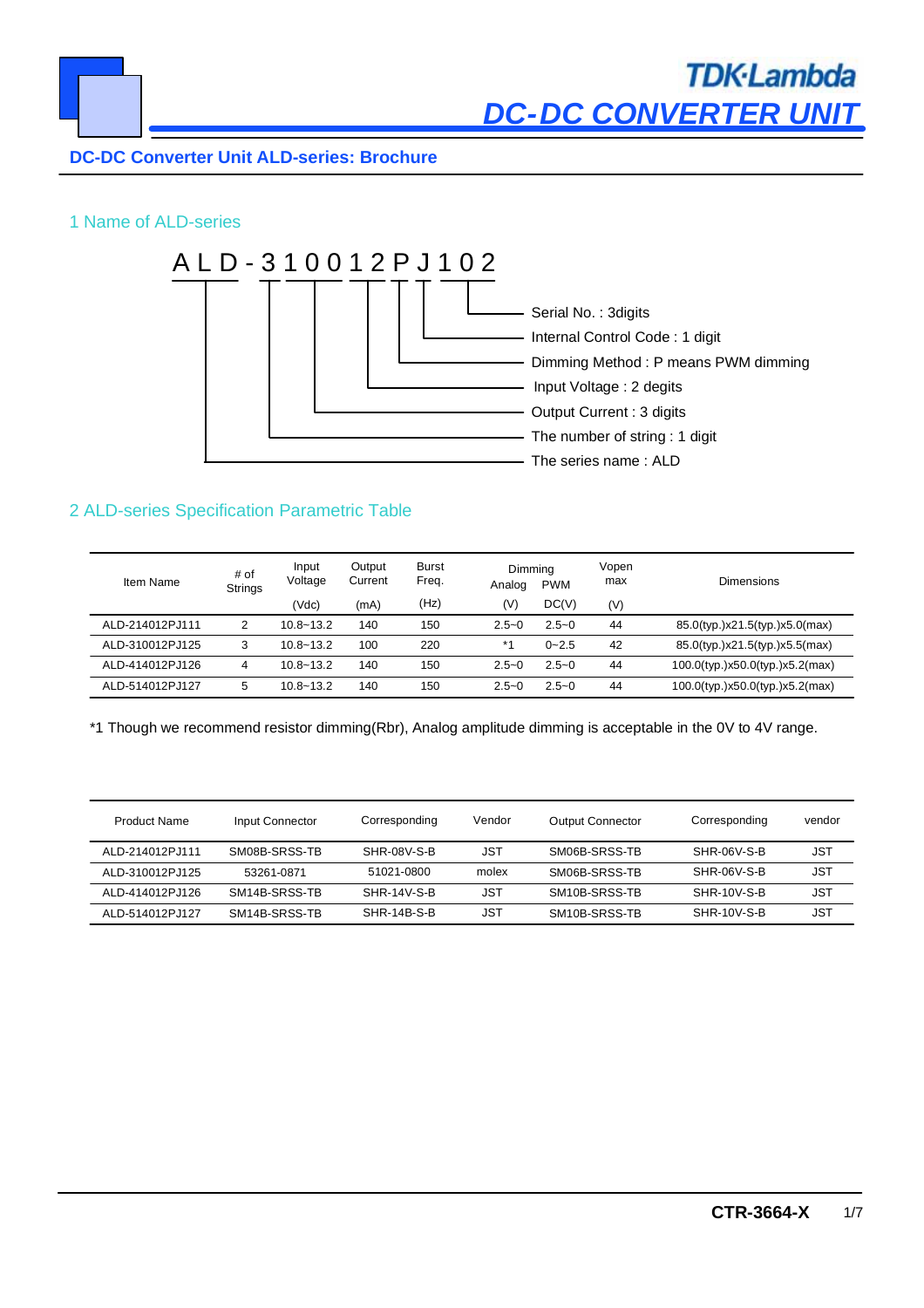#### 3 ALD-series Common Functions

Built in circuit protector. Over voltage protection funtion. Alarm signal output fuction. Combined dimming is available.(Analog dimming and PWM burst dimming)

# 4 Absolute Maximum Ratings

# 4-1 ALD-214012PJ111, ALD-414012PJ126, ALD-514012PJ127

| <b>Item</b>              | Symbol      | Specification                                                   | Unit | <b>Notes</b>                                   |
|--------------------------|-------------|-----------------------------------------------------------------|------|------------------------------------------------|
|                          | Vin         | 13.2                                                            | Vdc  |                                                |
|                          | Vrmt        | Vin                                                             | Vdc  |                                                |
| Input Voltage            | Vbr         | $0 - 5$                                                         | Vdc  |                                                |
|                          | <b>ADIM</b> | $0 - 3$                                                         | Vdc  |                                                |
|                          | Vst         | This terminal is output terminal. Don't apply external voltage. |      |                                                |
| Operating Temp. Range    | Та          | $-30 - 85$                                                      | degC |                                                |
| Storage Temp. Range      | Ts          | $-40 - 85$                                                      | degC |                                                |
| <b>Maximium Humidity</b> | <b>RH</b>   | 95                                                              | %RH  | A maximum wet ball temp is 38 degC.<br>No dew. |

# 4-2 ALD-310012PJ125

| Item                     | Symbol    | Specification | Unit | <b>Notes</b>                                   |
|--------------------------|-----------|---------------|------|------------------------------------------------|
|                          | Vin       | 13.2          | Vdc  |                                                |
| Input Voltage            | Vrmt      | Vin           | Vdc  |                                                |
|                          | Vbr       | $0 - 2.5$     | Vdc  |                                                |
| Operating Temp. Range    | Та        | $-30 - 80$    | degC |                                                |
| Storage Temp. Range      | Ts        | $-40 - 85$    | degC |                                                |
| <b>Maximium Humidity</b> | <b>RH</b> | 95            | %RH  | A maximum wet ball temp is 38 degC.<br>No dew. |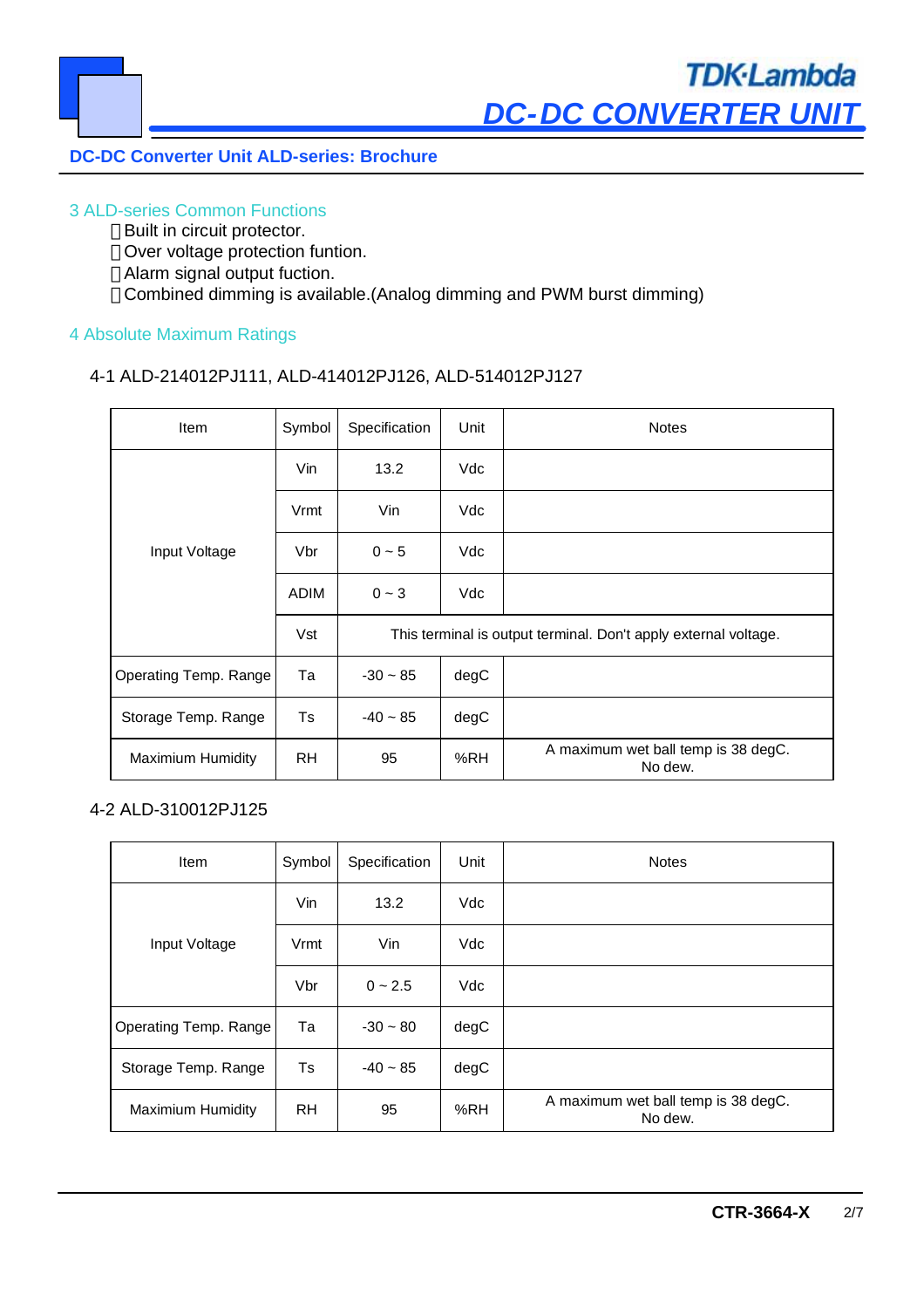#### 5 Dimensions



#### Fig. 5-2 ALD-310012PJ125

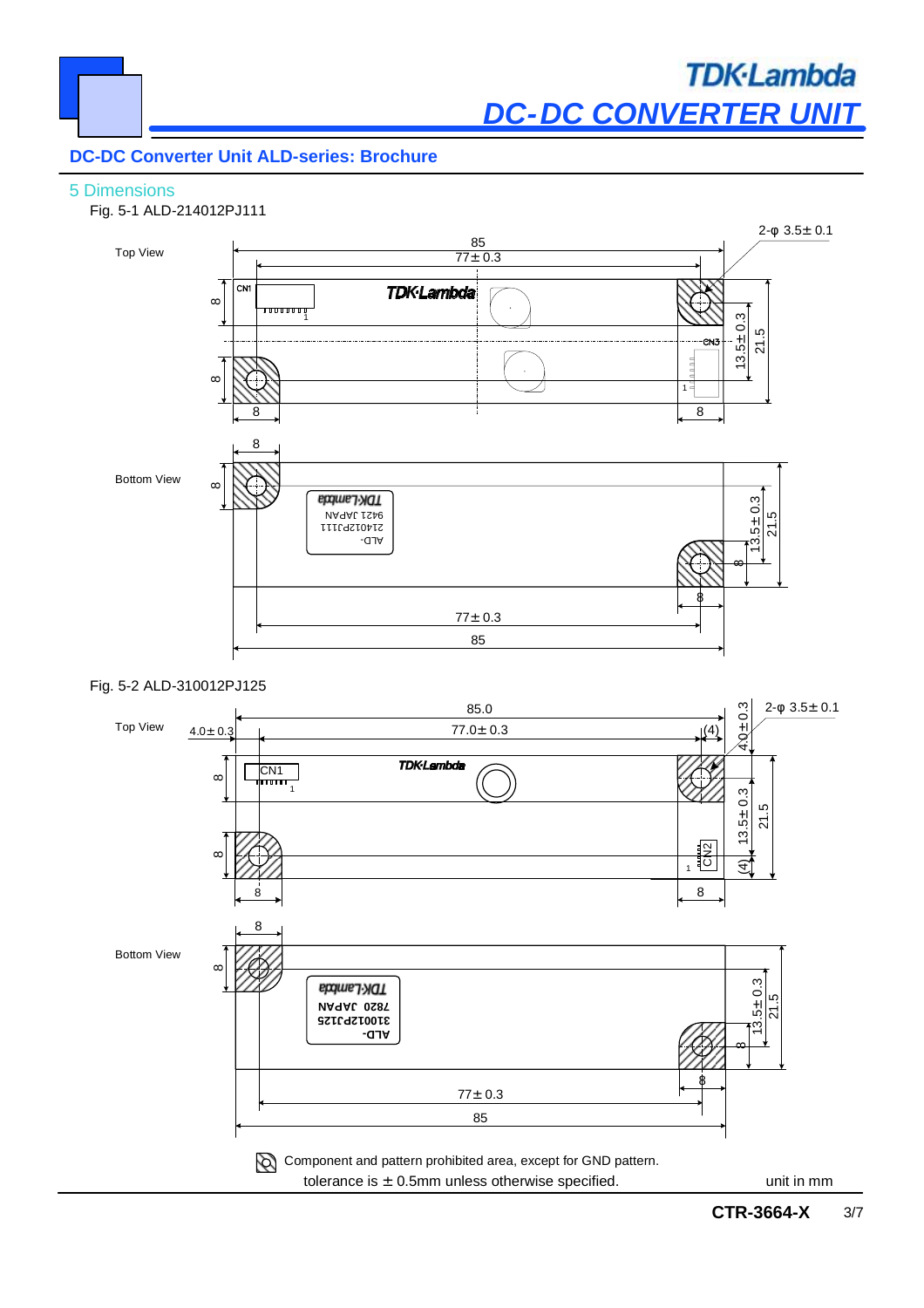

Fig.5-3 ALD-414012PJ126, ALD-514012PJ127





tolerance is  $\pm$  0.5mm unless otherwise specified. unit in mm Component and pattern prohibited area, except for GND pattern.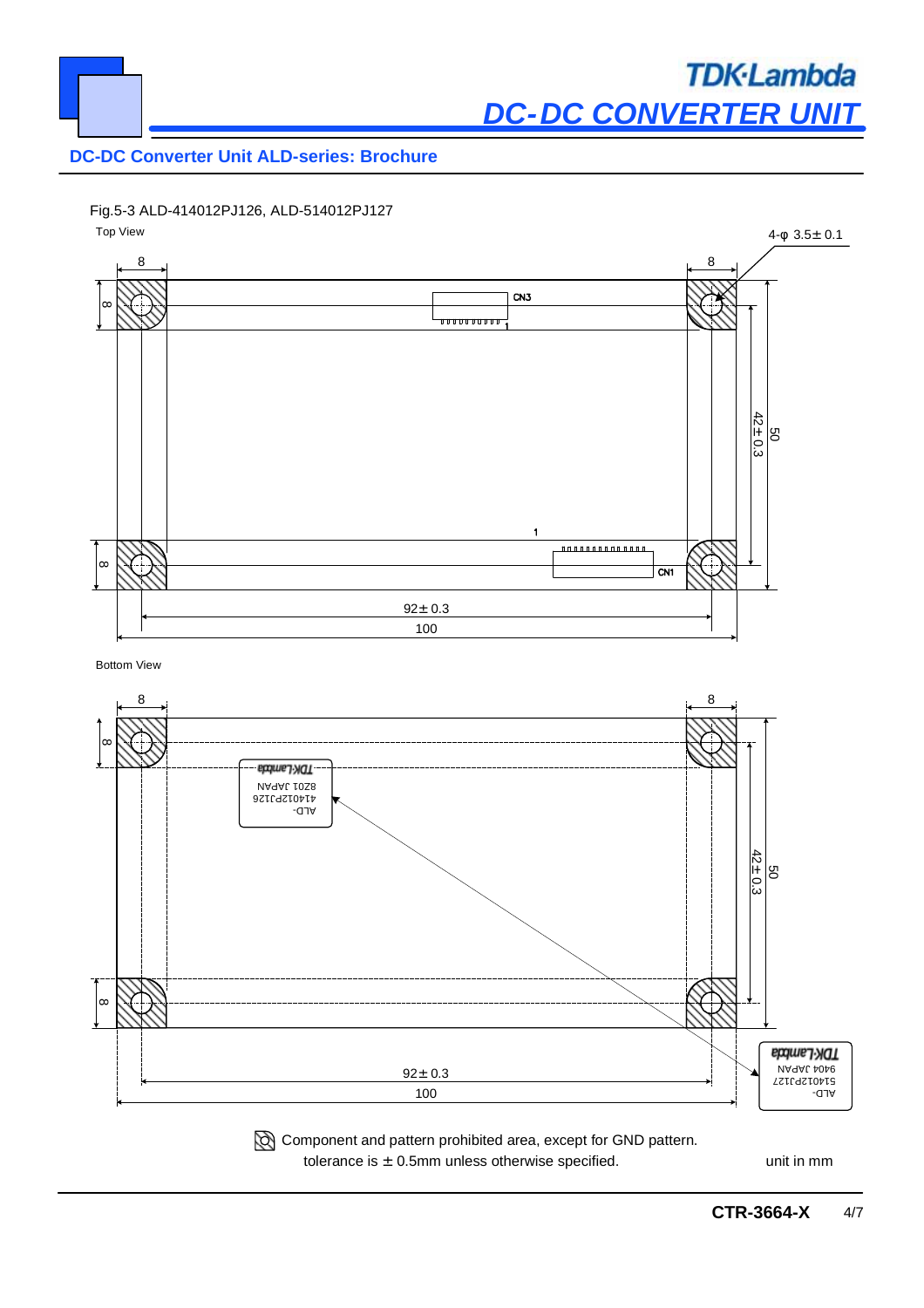

#### 6 Pin Configration

#### 6-1 Input Connector Configuration

ALD series have different pin configration for each model.

#### 6-1-1 ALD-214012PJ111

CN1: SM08B-SRSS-TB /JST

| Pin.               | Symbol          | Specification                             | Note                  |  |
|--------------------|-----------------|-------------------------------------------|-----------------------|--|
| CN <sub>1</sub> -1 | Vin             | $10.8 - 13.2$ (Vdc)                       | Input Voltage         |  |
| CN1-2              |                 |                                           |                       |  |
| CN1-3              | GND             | O(V)                                      | GND                   |  |
| CN1-4              |                 |                                           |                       |  |
| CN1-5              | Vrmt            | $0 - 0.4$ (Vdc) : OFF<br>2.5~Vin(Vdc): ON | <b>ON/OFF Control</b> |  |
|                    | Vbr             | $0 - 2.5$ (Vdc)                           |                       |  |
| CN1-6              | Rbr             | $0-50(k\Omega)$                           | PWM dimming*1         |  |
| CN1-7              | <b>ADIM</b>     | $0 - 2.5$ (Vdc)                           | Analog dimming*2      |  |
| CN1-8              | Vst<br>(Output) | 0(V)/5(Vdc)                               | Alarm output*3        |  |

\*1 PWM dimming max. brightness is Vbr=0V or Rbr=0Ω. PWM dimming min. brightness is Vbr=2.5V or Rbr=50kΩ.

\*2 Analog dimming max. brightness is ADIM=0V and dimming min. brightness is ADIM=2.5V.

\*3 Alarm output is 0V at normal operation and 5V at abnormal operation.

#### 6-1-2 ALD-310012PJ125

| CN1: 53261-0871 / MOLEX |                 |                                                              |                       |  |  |
|-------------------------|-----------------|--------------------------------------------------------------|-----------------------|--|--|
| <b>Pin</b>              | Symbol          | Specification                                                | Note                  |  |  |
| <b>CN1-1</b>            | Vin             | 10.8~13.2(Vdc)                                               | Input Voltage         |  |  |
| <b>CN1-2</b>            |                 |                                                              |                       |  |  |
| CN1-3                   | GND             | O(V)                                                         | GND                   |  |  |
| <b>CN1-4</b>            |                 |                                                              |                       |  |  |
| CN1-5                   | Vrmt            | $0 - 0.4$ (Vdc) : OFF<br>$2.5 - \text{Vin}(\text{Vdc})$ : ON | <b>ON/OFF Control</b> |  |  |
|                         | Vbr             | $0 - 2.5$ (Vdc)                                              |                       |  |  |
| CN1-6                   | Rbr1            | $0-10(k\Omega)$                                              | PWM dimming*4         |  |  |
|                         | <b>PWM</b>      | $0(V)$ : OFF / 3.3(V): ON                                    |                       |  |  |
| CN1-7                   | Rhr2            | $0-10(k\Omega)$                                              | Analog dimming*5      |  |  |
| CN1-8                   | Vst<br>(Output) | 0(V)/5(Vdc)                                                  | Alarm output*6        |  |  |

\*4 PWM dimming max. brightness is Vbr=2.5V or Rbr=10kΩ.PWM dimming min. brightness is Vbr=0V,Rbr=0Ω. PWM pulse is acceptable, High active and low inactive.

 $*5$  Resistor dimming max. brightness is Rbr2=10k $\Omega$ .Resistor dimming min. brightness is Rbr2=0 $\Omega$ . Also external DC voltage is acceptable.

Analog dimming max. brightness is Rbr=0V.Analog dimming min. brightness is Rbr=4V.

\*6 Alarm output is 0V at normal operation and 5V at abnormal operation.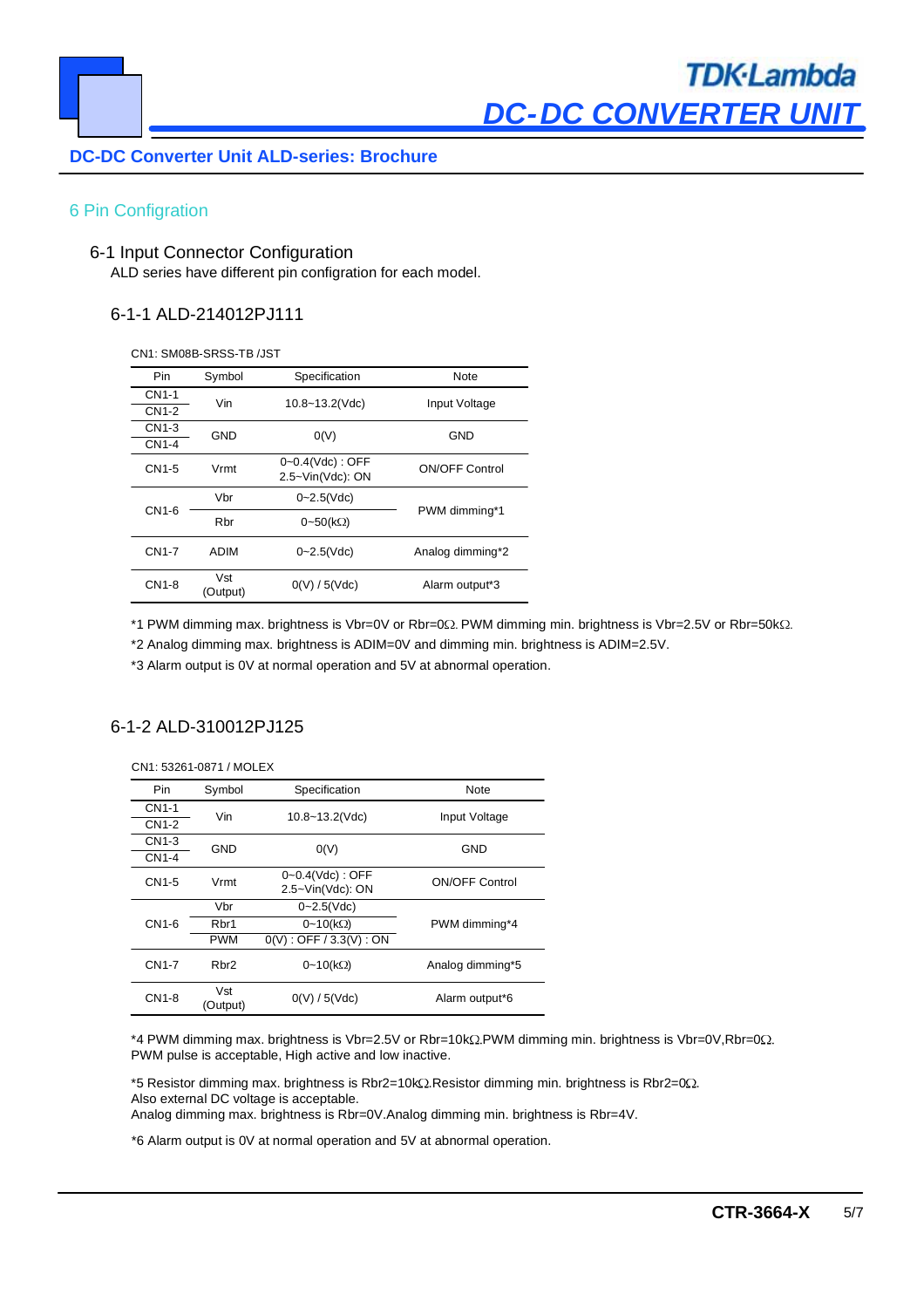

### 6-1-3 ALD-414012PJ126, ALD-514012PJ127

| CN1: SM14B-SRSS-TB /JST |                 |                                          |                       |  |  |
|-------------------------|-----------------|------------------------------------------|-----------------------|--|--|
| Pin.                    | Symbol          | Specification                            | Note                  |  |  |
| CN1-1                   |                 |                                          |                       |  |  |
| <b>CN1-2</b>            |                 |                                          |                       |  |  |
| CN1-3                   | Vin             | $10.8 - 13.2$ (Vdc)                      | Input Voltage         |  |  |
| CN1-4                   |                 |                                          |                       |  |  |
| CN1-5                   |                 |                                          |                       |  |  |
| CN1-6                   |                 |                                          |                       |  |  |
| CN1-7                   |                 |                                          | <b>GND</b>            |  |  |
| CN1-8                   | <b>GND</b>      | O(V)                                     |                       |  |  |
| CN1-9                   |                 |                                          |                       |  |  |
| CN1-10                  |                 |                                          |                       |  |  |
| CN1-11                  | Vrmt            | $0 - 0.4$ (Vdc): OFF<br>2.5~Vin(Vdc): ON | <b>ON/OFF Control</b> |  |  |
|                         | Vbr             | $0 - 2.5$ (Vdc)                          |                       |  |  |
| CN1-12                  | Rbr             | $0-50(k\Omega)$                          | PWM dimmng*7          |  |  |
|                         |                 |                                          |                       |  |  |
| CN1-13                  | <b>ADIM</b>     | $0 - 2.5$ (Vdc)                          | Analog dimming*8      |  |  |
| CN1-14                  | Vst<br>(Output) | 0(V)/5(Vdc)                              | Alarm output*9        |  |  |

\*7 PWM dimming max. brightness is Vbr=0V or Rbr=0Ω. PWM dimming min. brightness is Vbr=2.5V or Rbr=50kΩ.

\*8 Analog dimming max. brightness is ADIM=0V. Analog dimming min. brightness is ADIM=2.5V.

\*9 Alarm output is 0V at normal operation and 5V at abnormal operation.